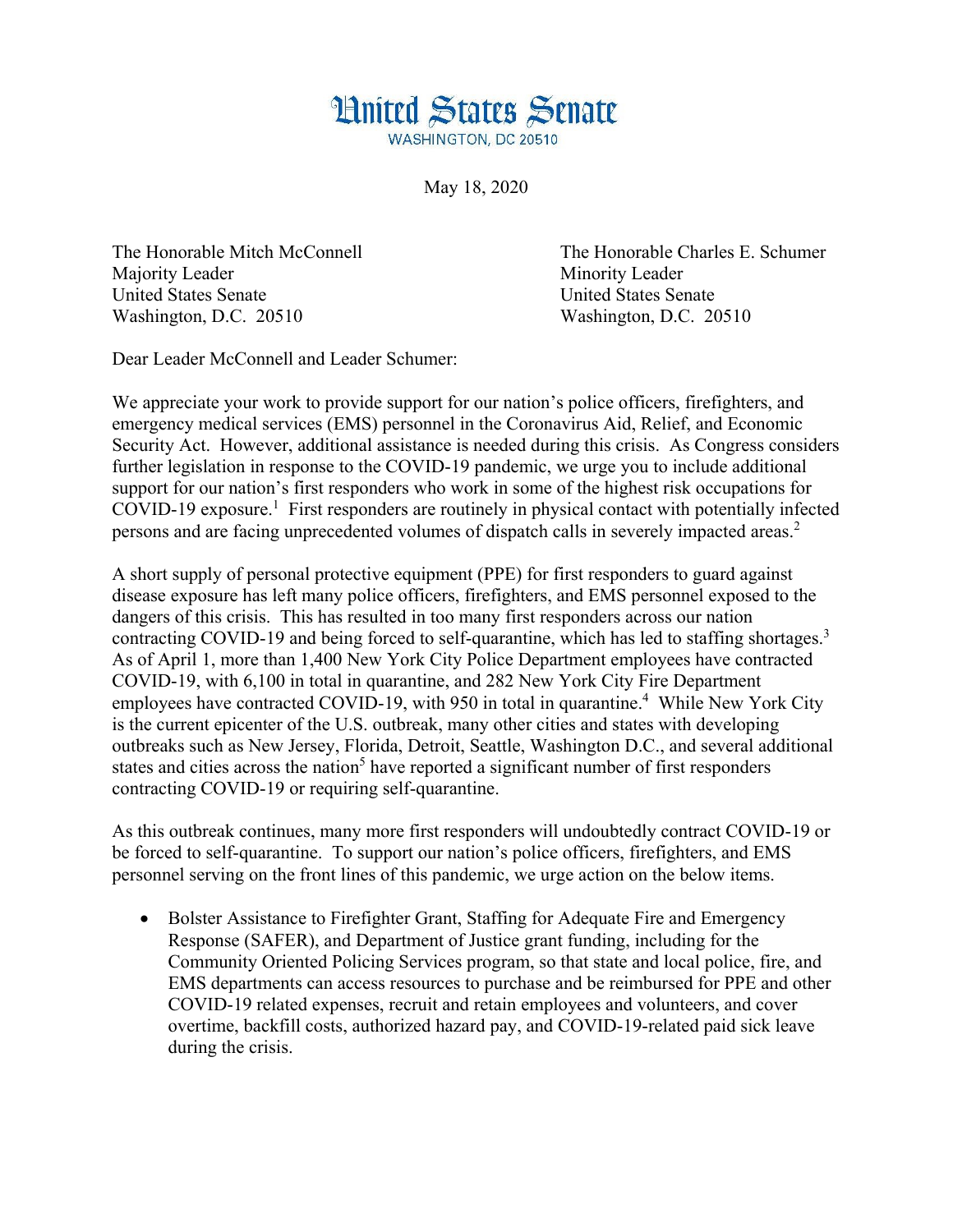- Require that the Secretary of the Department of Homeland Security waive the cost share and maintenance of expenditure requirements for Assistance to Firefighter Grants for reimbursement of COVID-19-related expenses through FY21.
- Require that the Secretary of the Department of Homeland Security grant waivers to SAFER grant recipients for employee retention to aid staffing shortages through FY21. In addition, any legislation should retroactively require that the Secretary grant such waivers for FY19 and FY20 SAFER funds.
- Waive the prohibition on hazard pay for federal firefighters under  $5 \text{ U.S.C.} \$  $5545\text{ b(d)}(1)$ for purposes of COVID-19 response, provide funding to federal agencies sufficient to cover hazard pay to frontline federal firefighters and law enforcement officers when appropriate, extend overtime pay to U.S. Probation Officers, and waive the federal firefighter and law enforcement officer overtime cap under  $5$  U.S.C.  $\S$  5547.
- Address the gap in paid sick leave coverage for first responders by requiring that the employing agency, not the employee, provide up to 80 hours of paid sick leave should these departments order the employee to self-quarantine in accordance with Centers for Disease Control and Prevention guidelines due to potential COVID-19 exposure.
- Create a presumption in the Public Safety Officers' Benefits Program that a public safety officer's infection of COVID-19 resulted from their employment to clearly establish eligibility for benefits due to the pandemic.
- Prevent the taxation of state and local incentives for volunteer firefighters and EMS personnel beyond 2020 in order to help departments continue to recruit and retain volunteer personnel.

During a time of crisis, communities rely on local first responders as the first line of defense for protection and emergency response. As you continue to develop further legislation in response to the COVID-19 pandemic, we urge you to include the above items so that our nation's first responders can operate at full capacity as we fight the COVID-19 pandemic.

Sincerely,

/s/ Christopher A. Coons /s/ Susan M. Collins United States Senator United States Senator

/s/ Richard Blumenthal /s/ Richard J. Durbin United States Senator United States Senator

/s/ Mark R. Warner /s/ Angus King United States Senator United States Senator

/s/ Jon Tester /s/ Thomas R. Carper United States Senator United States Senator